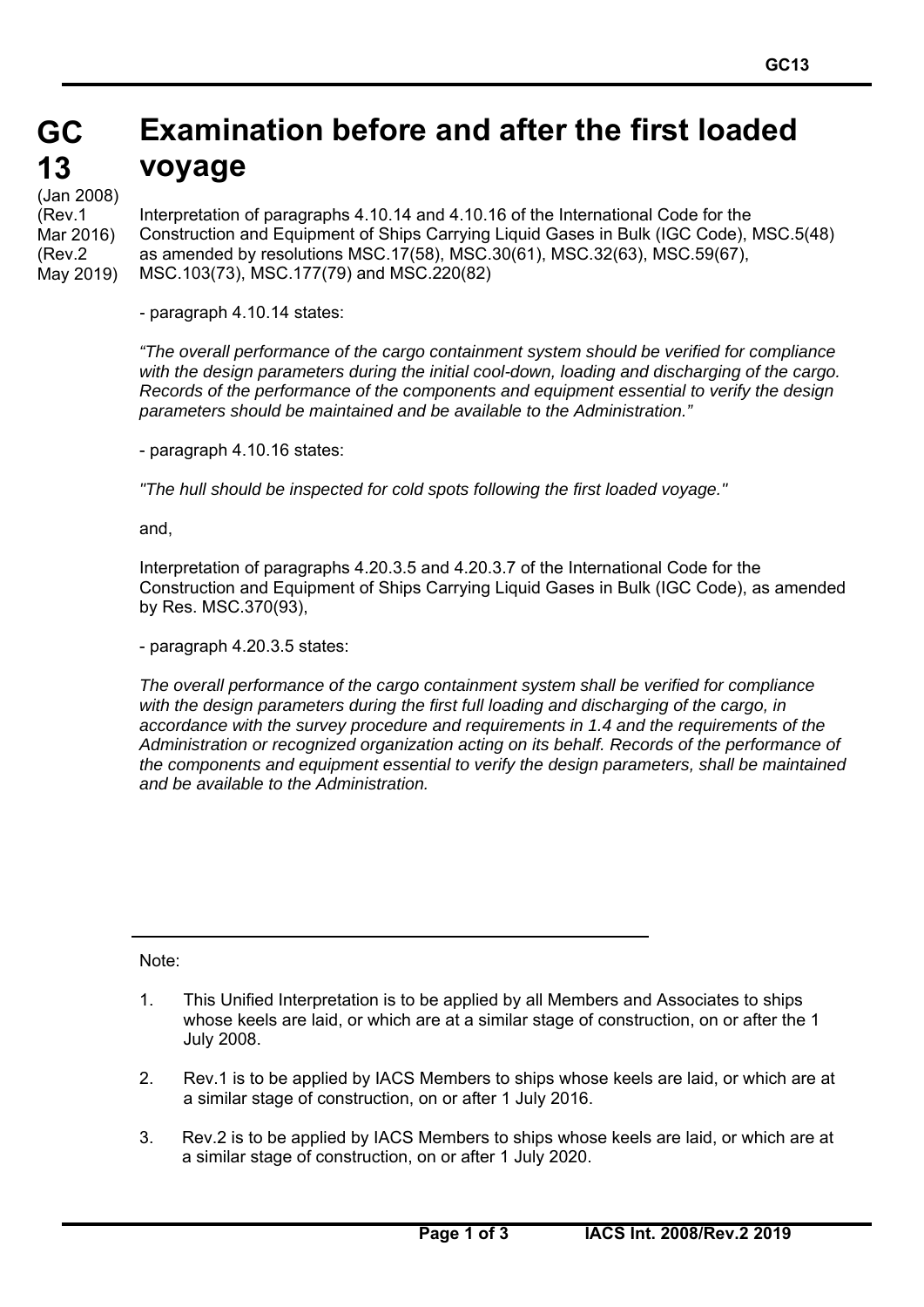**GC 13** (cont)

- paragraph 4.20.3.7 states:

*The cargo containment system shall be inspected for cold spots during, or immediately following, the first loaded voyage. Inspection of the integrity of thermal insulation surfaces that cannot be visually checked shall be carried out in accordance with recognized standards.* 

The above paragraphs shall be interpreted as follows:

## **Application**

This UI applies to all vessels carrying liquefied natural gases (LNG) in bulk which have satisfactorily completed gas trials.

### **Certification**

The following initial certificates shall be "conditionally" issued at delivery subject to satisfactory completion of the first cargo loading and unloading survey requirements below in the presence of a Surveyor:

- 1. Classification Certificate
- 2. Short Term Certificate of Fitness for the Carriage of Liquefied Gases in Bulk
- Note: The conditions may either be stated on the Classification Certificate or issued as a condition of class in the vessel's Record.

#### **Survey Requirements**

 $\overline{a}$ 

- **First Loading (considered to be full loading):**
- 1. Priority to be given to latter stages of loading (approximately last 6 hours).
- 2. Review cargo logs and alarm reports.
- 3. Witness satisfactory operation of the following:
	- Gas detection system.
	- Cargo control and monitoring systems such as level gauging equipment, temperature sensors, pressure gauges, cargo pumps and compressors, proper control of cargo heat exchangers, if operating, etc.
	- Nitrogen generating plant or inert gas generator, if operating.
	- Nitrogen pressure control system for insulation, interbarrier, and annular spaces, as applicable.
	- Cofferdam heating system, if in operation.
	- Reliquefaction plant, if fitted.
	- Equipment fitted for the burning of cargo vapors such as boilers, engines, gas combustion units, etc., if operating.
- 4. Examination of on-deck cargo piping systems including expansion and supporting arrangements.
- 5. Witness topping off process for cargo tanks including high level alarms activated during normal loading.